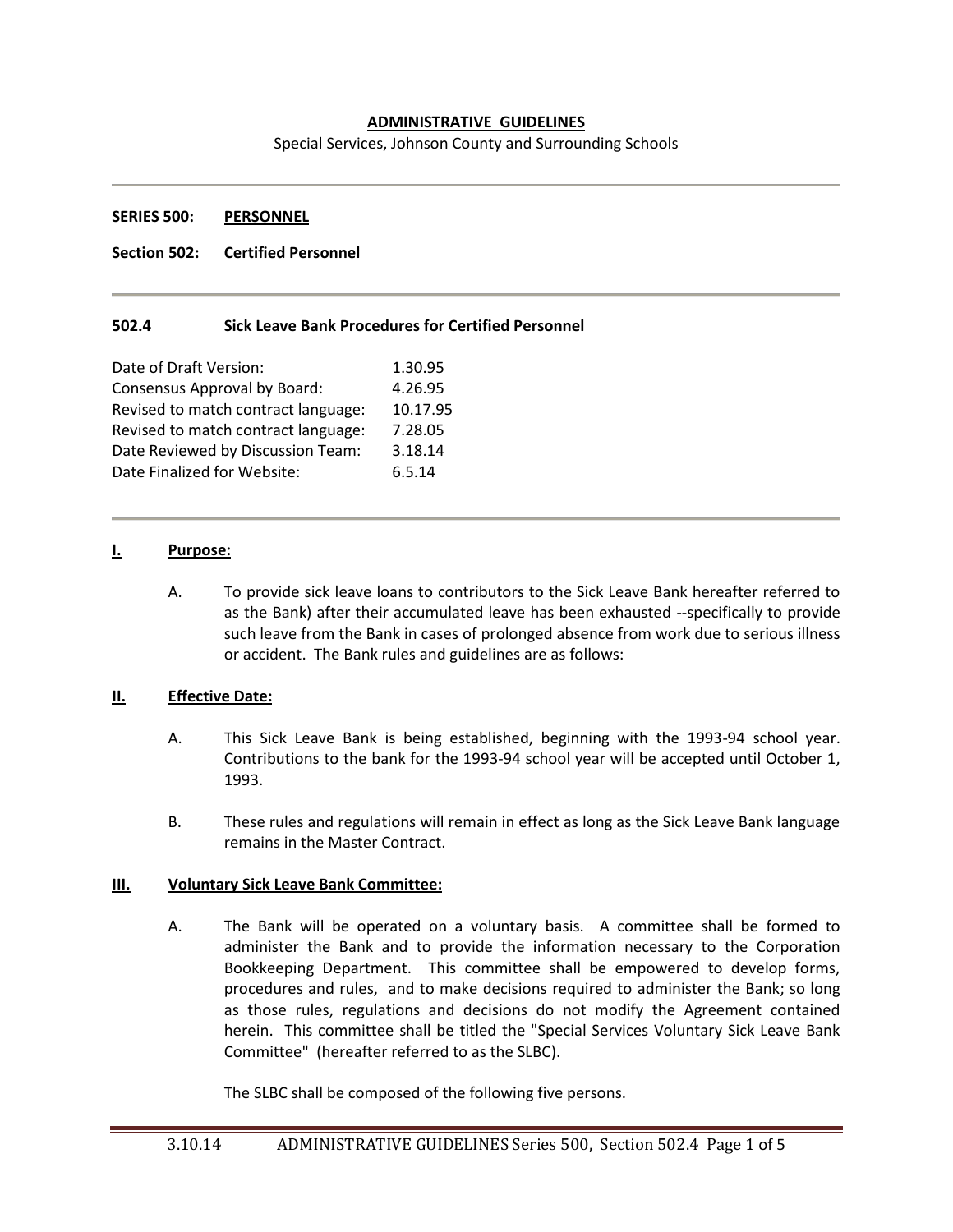- 1. The Director of Special Services, Johnson County Schools or his/her designee.
- 2. The President of the Johnson County Special Services Education Association or his/her designee.
- 3. Three members of the bargaining unit. These members are to be elected by the members of the bargaining unit on the opening day of the school term.
- B. Should a vacancy occur on the SLBC, a replacement for the vacant position shall be appointed by the President of the JCSSEA.
- C. One of the four bargaining unit SLBC representatives will be selected to act as chairperson of the SLBC. The President of the JCSSEA shall designate the chairperson prior to the first meeting of the SLBC.
- D. All decisions of the SLBC shall be made by a majority vote of the entire committee.
- E. All materials submitted to the SLBC will be kept confidential.
- F. The Director, Association and the SLBC will be held harmless for decisions made pertaining to the granting of days from the sick leave bank.

# **IV. Contributions:**

- A. Any person wishing to participate in the Bank shall be required to annually contribute one (1) day of his/her accumulated sick leave **annual leave days** to the bank. Each new teacher wishing to participate shall notify the Bookkeeper of his/her intent to participate by completing Form SLB-1 by October 1st of the current school year.
- B. The accumulated total should be reviewed yearly by the SLBC by the end of October in order to allow for new members to contribute. If the total accumulated days has dropped below 100, members who contributed the previous year will automatically have one (1) sick day deducted from their accumulated total, unless the participator has made a request in writing that their membership be cancelled.
- C. Regular contributors shall not contribute in a given year if the accumulation maintains at 100 days but said teachers shall be eligible for full benefits.
- D. Unused sick leave days at the end of the school year shall remain in the bank to total accumulation of 200 days.
- E. Additional contributions from new teachers or previously non-contributing teachers shall be accepted beyond the 200 days.
- F. If a request for days is made, and the Bank is depleted, additional contributions will be solicited from contributing members, as well as members of the bargaining unit who have not previously contributed.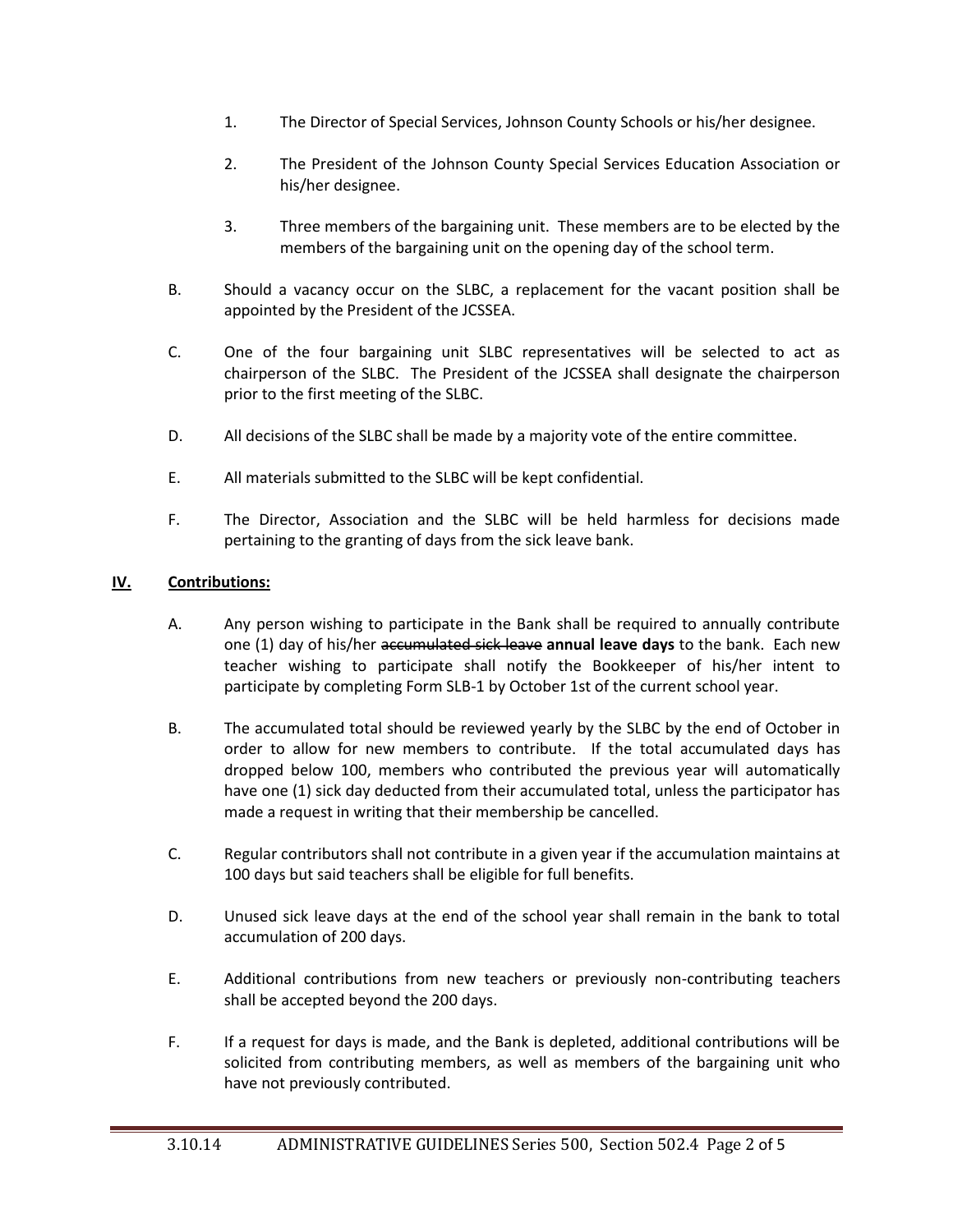- G. All days once donated to the Bank become the property of the Bank and are no longer identified as belonging to the individual contributor.
- H. Any certified personnel may at anytime contribute additional unused accumulated sick leave days to the Bank.

## **V. Request criteria:**

- A. Any person requesting days from the Bank must have made his proper contribution to the Bank and met all eligibility requirements.
- B. The Bank shall be used only by the individual contributor for his/her personal illness.
- C. Days from the Bank shall be used only for those days that the individual contributor is employed under a regular Teaching Contract.
- D. Days from the Bank may not be used for the period of disability when monies are paid to the employee under the Workman's Compensation Law.
- E. Certified personnel on leave of absence (excluding Maternity Leave) shall not be eligible to draw days during the leave.

## **VI. Eligibility requirements for requesting days from the bank:**

- A. Only those who voluntarily contribute to the bank may derive its benefits.
- B. A person shall not be able to request days from the Bank until his own accumulated sick leave days and personal leave days are depleted and a waiting period of five consecutive working days without pay is completed.

These five (5) days must be after the onset of the illness for which sick bank days are being requested. This means benefits cannot begin before the 6th consecutive contract day during illness.

C. Days granted from the Bank shall be used only for extended illness. The SLBC will consider an extended illness to be one that involves ten or more consecutive working days.

## **VII. Procedure for requesting days from the bank:**

- A. All requests for days from the Bank must be submitted in writing to the SLBC on the prescribed form within ten (10) school days after their accumulated sick/personal days are depleted. Such a request may be submitted by the participator or by a member of his family on his behalf. The teacher's building representative may apply in the event there are no close relatives.
- B. All requests upon the Bank must be accompanied by a physician's signed statement (i.e. M.D., O.D., D.D.S.) confirming the illness or confinement, as well as the anticipated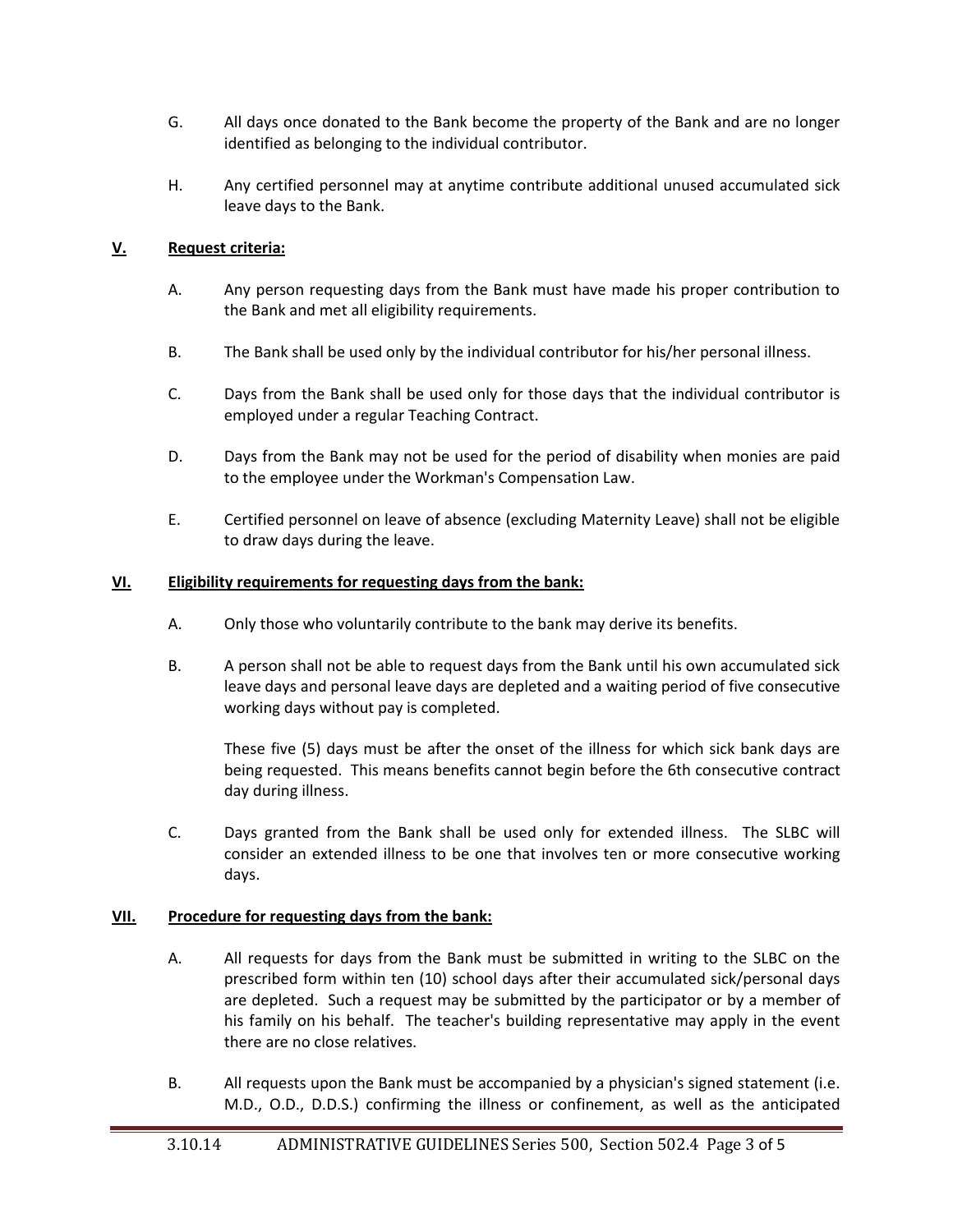duration of the illness or confinement.

## **VIII. Committee Guidelines concerning requests from the bank:**

- A. Any request for days from the Bank shall be acted upon by the entire SLBC.
- B. The SLBC shall review and recommend to the Corporation Bookkeeping Department approval or denial of all requests to draw on the Bank within ten working days after which such request is received by the SLBC.
- C. The SLBC shall also make its decision known to the applicant in writing within the same ten (10) working day period mentioned in Section VIII-B.
- D. The SLBC shall limit the number of days granted from the Bank to twenty (20) school days in a given school year.
- E. Periodic reviews by the SLBC of all Bank use shall be made.
- F. All decisions of the SLBC are appealable to the Director and not grievable under the Master Contract, but decisions are subject to not more than one appeal. The Director shall have final discretion on appeals.

# **IX. Procedure for Repayment of Days to the Bank:**

- A. A recipient of days from the Bank who stays in the employment of Special Services, Johnson County Schools shall be required to repay those days at the rate of at least **five (5) days** at the beginning of each new school year until one-hundred percent (100%) **seventy-five percent (75%)** of borrowed time has been repaid.
	- 1. Repayment will begin with the school year immediately following withdrawal of days from the Bank.
	- 2. If a participant remains an employee of Special Services, Johnson County Schools and decides to withdraw from the Bank, any days donated remain the property of the Bank, and any days owed the Bank shall be deducted the same as if the person was continuing to be an active member until these days are repaid. Repayment shall begin with the first week of the school year immediately following withdrawal from the Bank.
- B. A recipient of days from the Bank who leaves the employment of Special Services, Johnson County Schools shall be required to repay all those days in one of the following ways:
	- 1. The recipient may transfer any accumulated sick leave days to the Bank as payment of the loan, if sufficient to repay the loan.
	- 2. The recipient may have the financial value of the remaining days due deducted from his final checks at the daily rate at the time of his loan. The number of